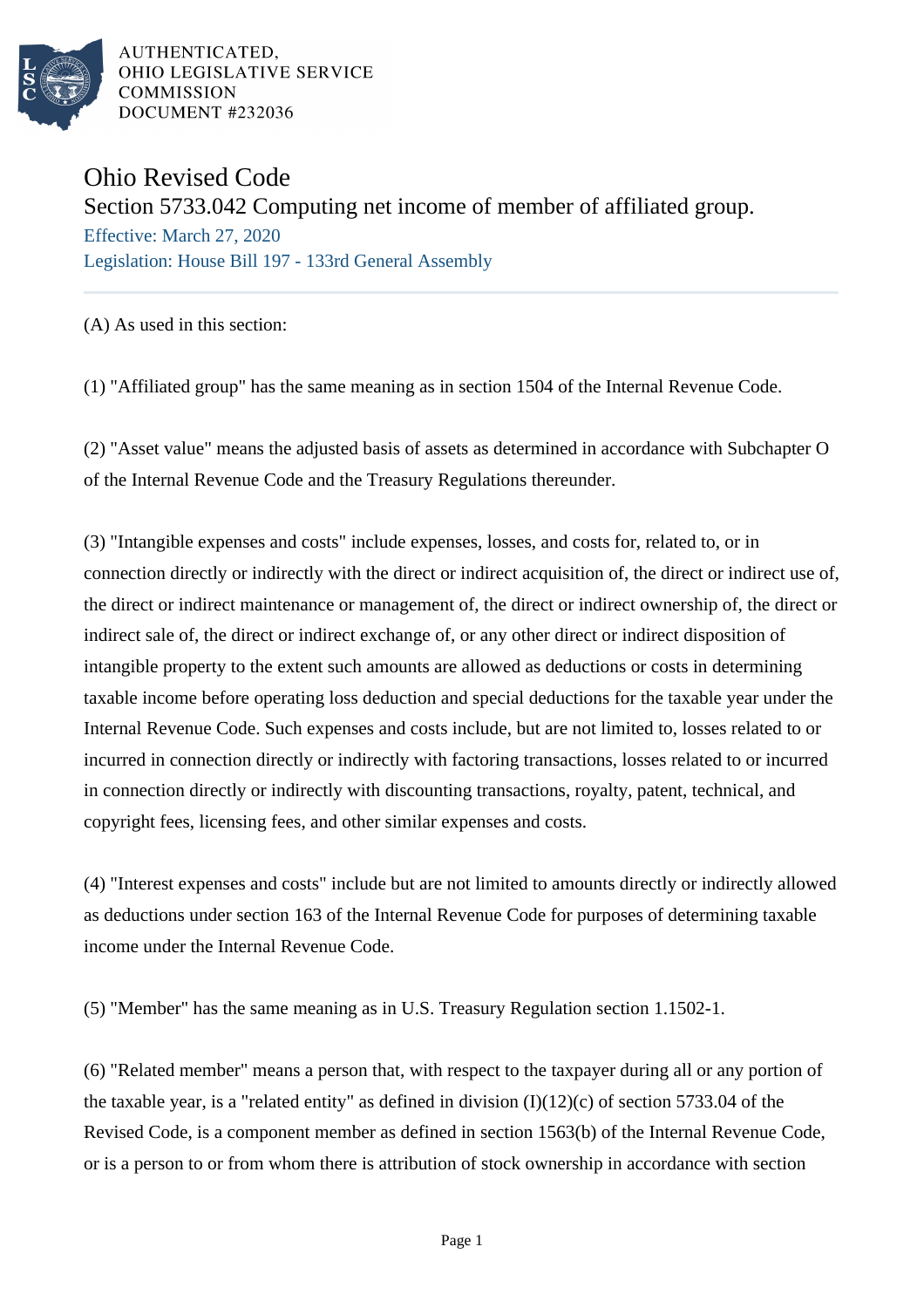

1563(e) of the Internal Revenue Code except, for purposes of determining whether a person is a related member under this division, "twenty per cent" shall be substituted for "5 per cent" wherever "5 per cent" appears in section 1563(e) of the Internal Revenue Code.

(B) This section applies to all corporations for tax years 1999 and thereafter. For tax years prior to 1999, this section applies only to a corporation that has, or is a member of an affiliated group that has, or is a member of an affiliated group with another member that has, one or more of the following:

(1) Gross sales, including sales to other members of the affiliated group, during the taxable year of at least fifty million dollars;

(2) Total assets whose asset value at any time during the taxable year is at least twenty-five million dollars;

(3) Taxable income before operating loss deduction and special deductions during the taxable year of at least five hundred thousand dollars.

(C) For purposes of computing its net income under division (I) of section 5733.04 of the Revised Code, the corporation shall add interest expenses and costs and intangible expenses and costs directly or indirectly paid, accrued, or incurred to, or in connection directly or indirectly with one or more direct or indirect transactions with, one or more of the following related members:

(1) Any related member whose activities, in any one state, are primarily limited to the maintenance and management of intangible investments or of the intangible investments of corporations, business trusts, or other entities registered as investment companies under the "Investment Company Act of 1940," 15 U.S.C. 80a-1 et seq., as amended, and the collection and distribution of the income from such investments or from tangible property physically located outside such state. For purposes of division (C)(1) of this section, "intangible investments" includes, without limitation, investments in stocks, bonds, notes, and other debt obligations, including debt obligations of related members, interests in partnerships, patents, patent applications, trademarks, trade names, and similar types of intangible assets.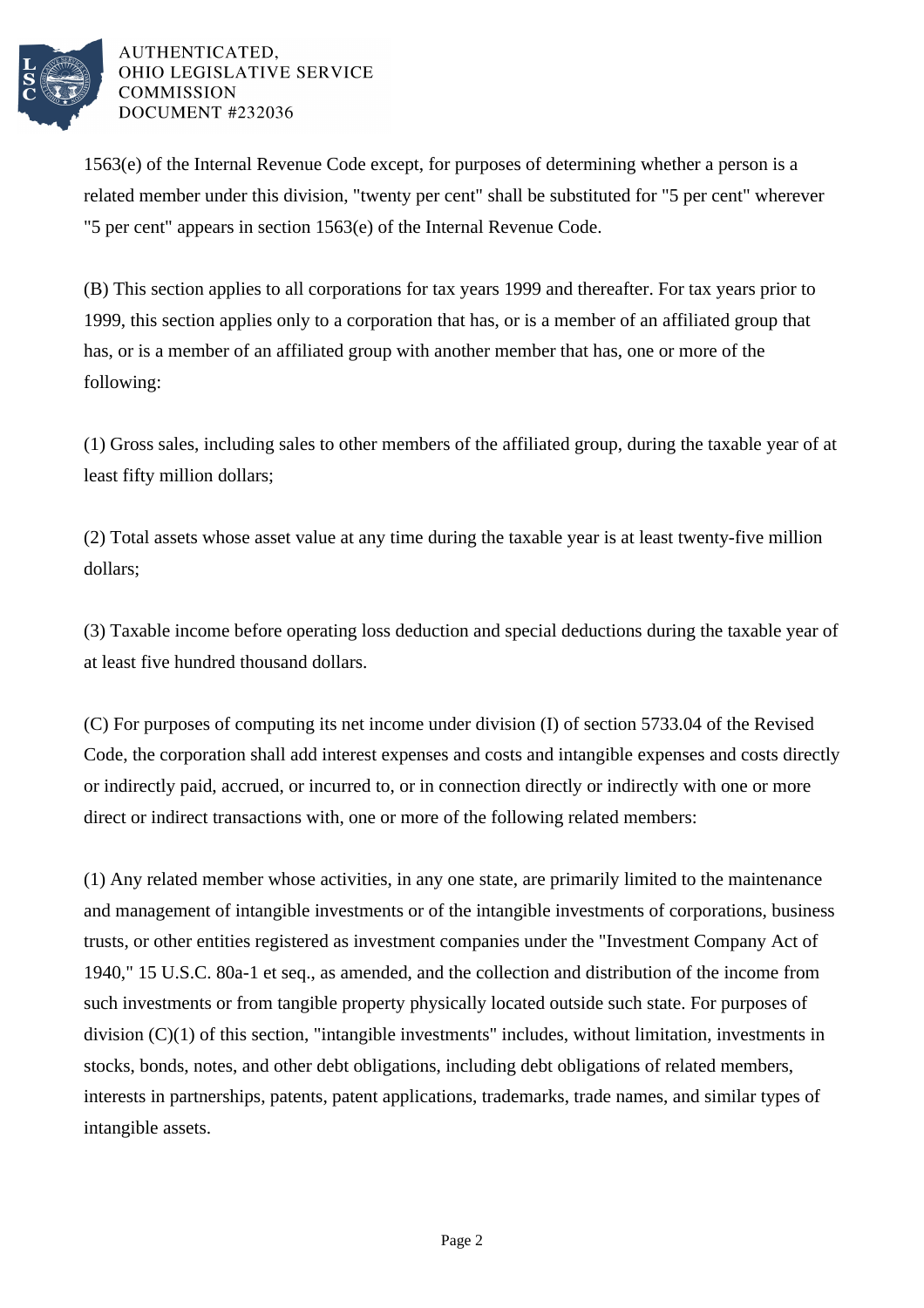

(2) Any related member that is a personal holding company as defined in section 542 of the Internal Revenue Code without regard to the stock ownership requirements set forth in section 542(a)(2) of the Internal Revenue Code;

(3) Any related member that is not a corporation and is directly, indirectly, constructively, or beneficially owned in whole or in part by a personal holding company as defined in section 542 of the Internal Revenue Code without regard to the stock ownership requirements set forth in section 542(a)(2) of the Internal Revenue Code;

(4) Any related member that is a foreign personal holding company as defined in section 552 of the Internal Revenue Code;

(5) Any related member that is not a corporation and is directly, indirectly, constructively, or beneficially owned in whole or in part by a foreign personal holding company as defined in section 552 of the Internal Revenue Code;

(6) Any related member if that related member or another related member directly or indirectly paid, accrued, or incurred to, or in connection directly or indirectly with one or more direct or indirect transactions with, another related member any interest expenses and costs or intangible expenses and costs in an amount less than, equal to, or greater than such amounts received from the corporation. Division (C)(6) of this section applies only if, within a one-hundred-twenty-month period commencing three years prior to the beginning of the tax year, a related member directly or indirectly paid, accrued, or incurred such amounts or losses with respect to one or more direct or indirect transactions with an entity described in divisions  $(C)(1)$  to  $(5)$  of this section. A rebuttable presumption exists that a related member did so pay, accrue, or incur such amounts or losses with respect to one or more direct or indirect transactions with an entity described in divisions (C)(1) to (5) of this section. A corporation can rebut this presumption only with a preponderance of the evidence to the contrary.

(7) Any related member that, with respect to indebtedness directly or indirectly owed by the corporation to the related member, directly or indirectly charged or imposed on the corporation an excess interest rate. If the related member has charged or imposed on the corporation an excess interest rate, the adjustment required by division (C)(7) of this section with respect to such interest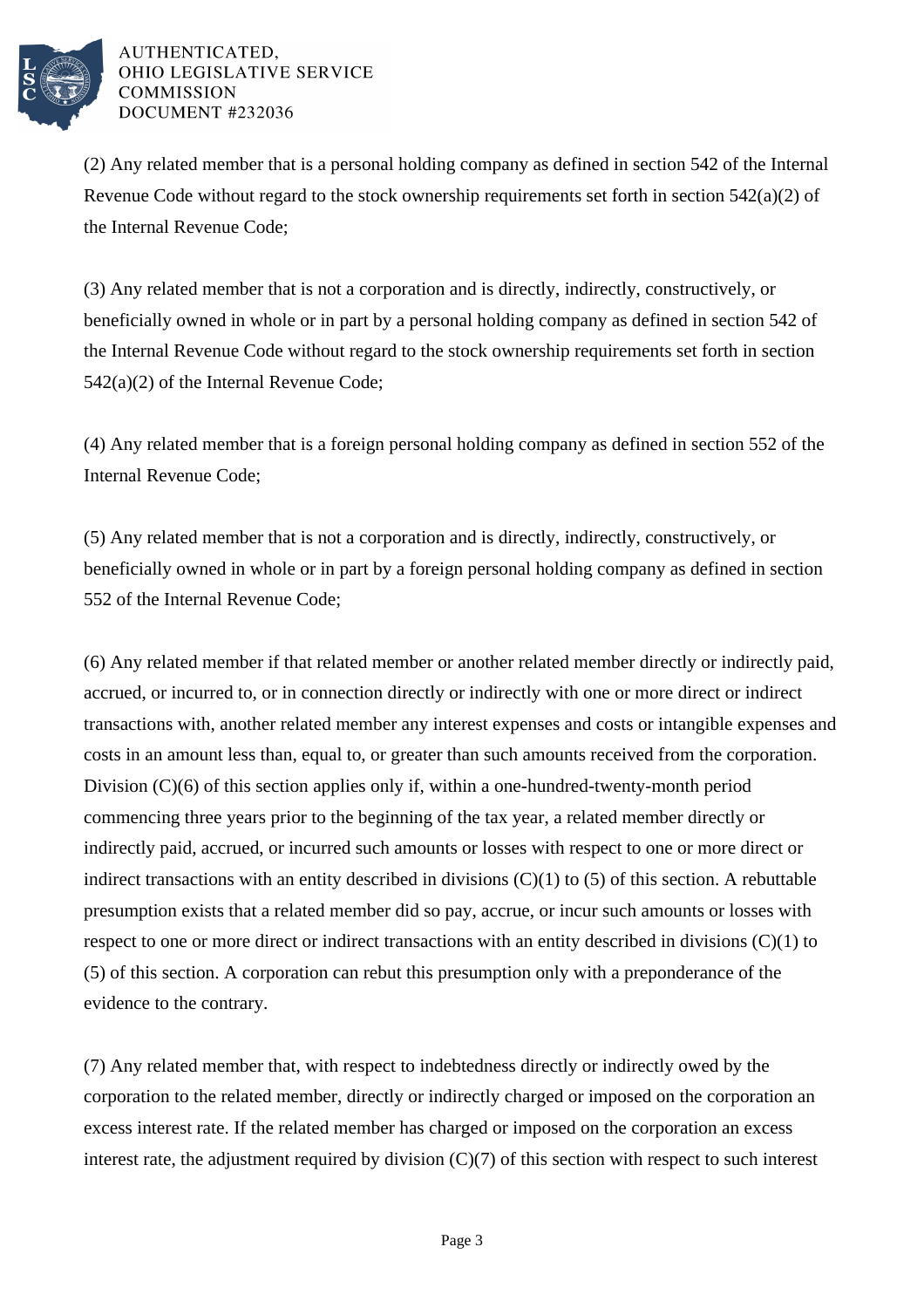

expenses and costs directly or indirectly paid, accrued, or incurred to the related member in connection with such indebtedness does not include so much of such interest expenses and costs that the corporation would have directly or indirectly paid, accrued, or incurred if the related member had charged or imposed the highest possible interest rate that would not have been an excess interest rate. For purposes of division  $(C)(7)$  of this section, an excess interest rate is an annual rate that exceeds by more than three per cent the greater of the rate per annum prescribed by section 5703.47 of the Revised Code in effect at the time of the origination of the indebtedness, or the rate per annum prescribed by section 5703.47 of the Revised Code in effect at the time the corporation paid, accrued, or incurred the interest expense or cost to the related member.

(D)(1) In making the adjustment required by division (C) of this section, the corporation shall make the adjustment required by section 5733.057 of the Revised Code. The adjustments required by division (C) of this section are not required if either of the following applies:

(a) The corporation establishes by clear and convincing evidence that the adjustments are unreasonable.

(b) The corporation and the tax commissioner agree in writing to the application or use of alternative adjustments and computations to more properly reflect the base required to be determined in accordance with division (B) of section 5733.05 of the Revised Code. Nothing in division (D)(1)(b) of this section shall be construed to limit or negate the tax commissioner's authority to otherwise enter into agreements and compromises otherwise allowed by law.

(2) The adjustments required by divisions (C)(1) to (5) of this section do not apply to such portion of interest expenses and costs and intangible expenses and costs that the corporation can establish by the preponderance of the evidence meets both of the following:

(a) The related member during the same taxable year directly or indirectly paid, accrued, or incurred such portion to a person who is not a related member.

(b) The transaction giving rise to the interest expenses and costs or the intangible expenses and costs between the corporation and the related member did not have as a principal purpose the avoidance of any portion of the tax due under this chapter.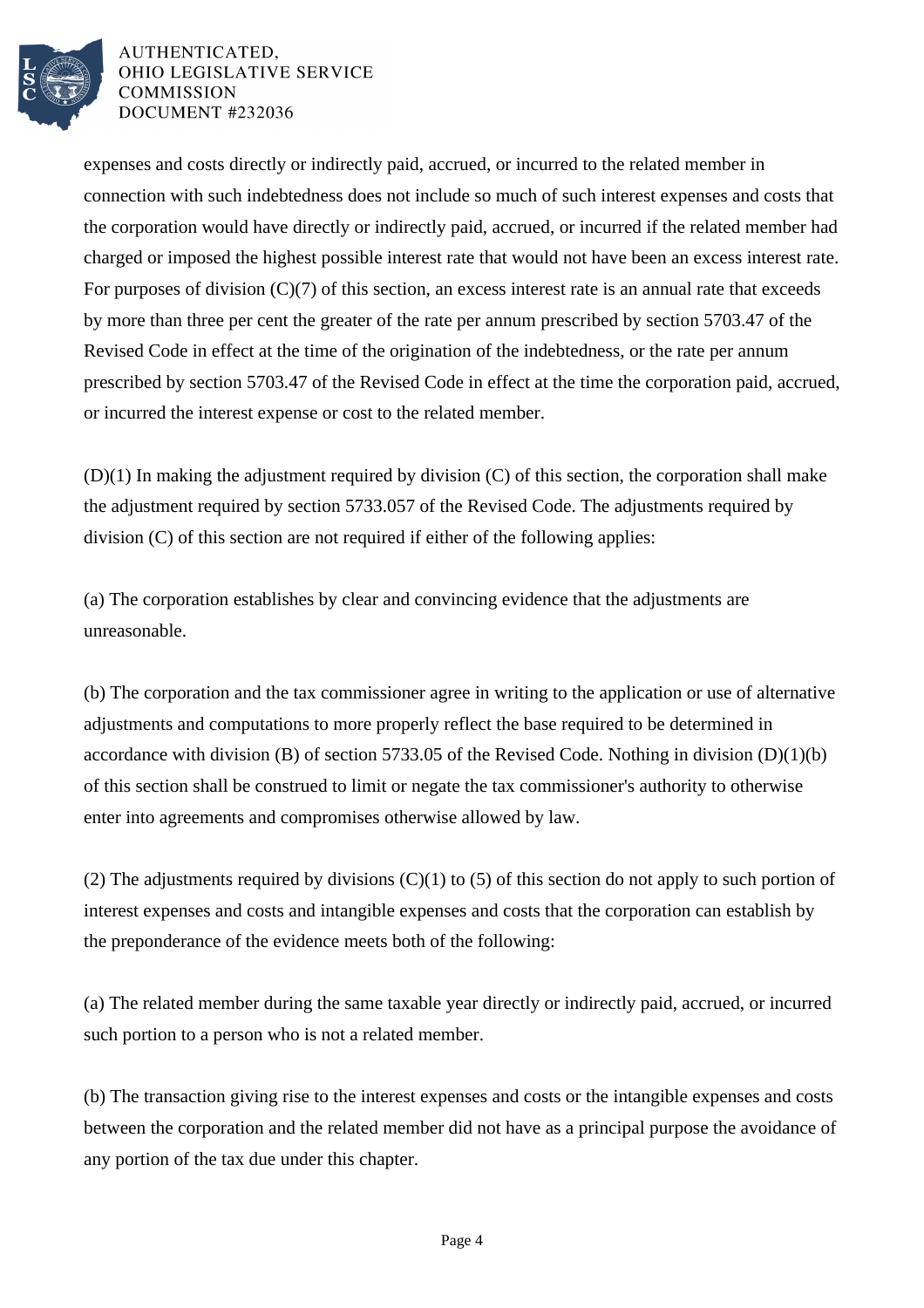

(3) The adjustments required by division (C)(6) of this section do not apply to such portion of interest expenses and costs and intangible expenses and costs that the corporation can establish by the preponderance of the evidence meets both of the following:

(a) The entity described in any of divisions  $(C)(1)$  to (6) of this section to whom the related member directly or indirectly paid, accrued, or incurred such portion, in turn during the same taxable year directly or indirectly paid, accrued or incurred such portion to a person who is not a related member, and

(b) The transaction or transactions giving rise to the interest expenses and costs or the intangible expenses and costs between the corporation, the related member, and the entity described in any of divisions (C)(1) to (5) of this section did not have as a principal purpose the avoidance of any portion of the tax due under this chapter.

(4) The adjustments required by division (C) of this section apply except to the extent that the increased tax, if any, attributable to such adjustments would have been avoided if both the corporation and the related member had been eligible to make and had timely made the election to combine in accordance with division (B) of section 5733.052 of the Revised Code.

(E) Except as otherwise provided in division (F) of this section, if, on the day that is one year after the day the corporation files its report, the corporation has not made the adjustment required by this section or has not fully paid the tax and interest, if any, imposed by this chapter and attributable to such adjustment, the corporation is subject to a penalty equal to twice the interest charged under division (A) of section 5733.26 of the Revised Code for the delinquent payment of such tax and interest. For the purpose of the computation of the penalty imposed by this division, such penalty shall be deemed to be part of the tax due on the dates prescribed by this chapter without regard to the one-year period set forth in this division. The penalty imposed by this division is not in lieu of but is in addition to all other penalties, other similar charges, and interest imposed by this chapter. The tax commissioner may waive, abate, modify, or refund, with interest, all or any portion of the penalty imposed by this division only if the corporation establishes beyond a reasonable doubt that both the failure to fully comply with this section and the failure to fully pay such tax and interest within one year after the date the corporation files its report were not in any part attributable to the avoidance of